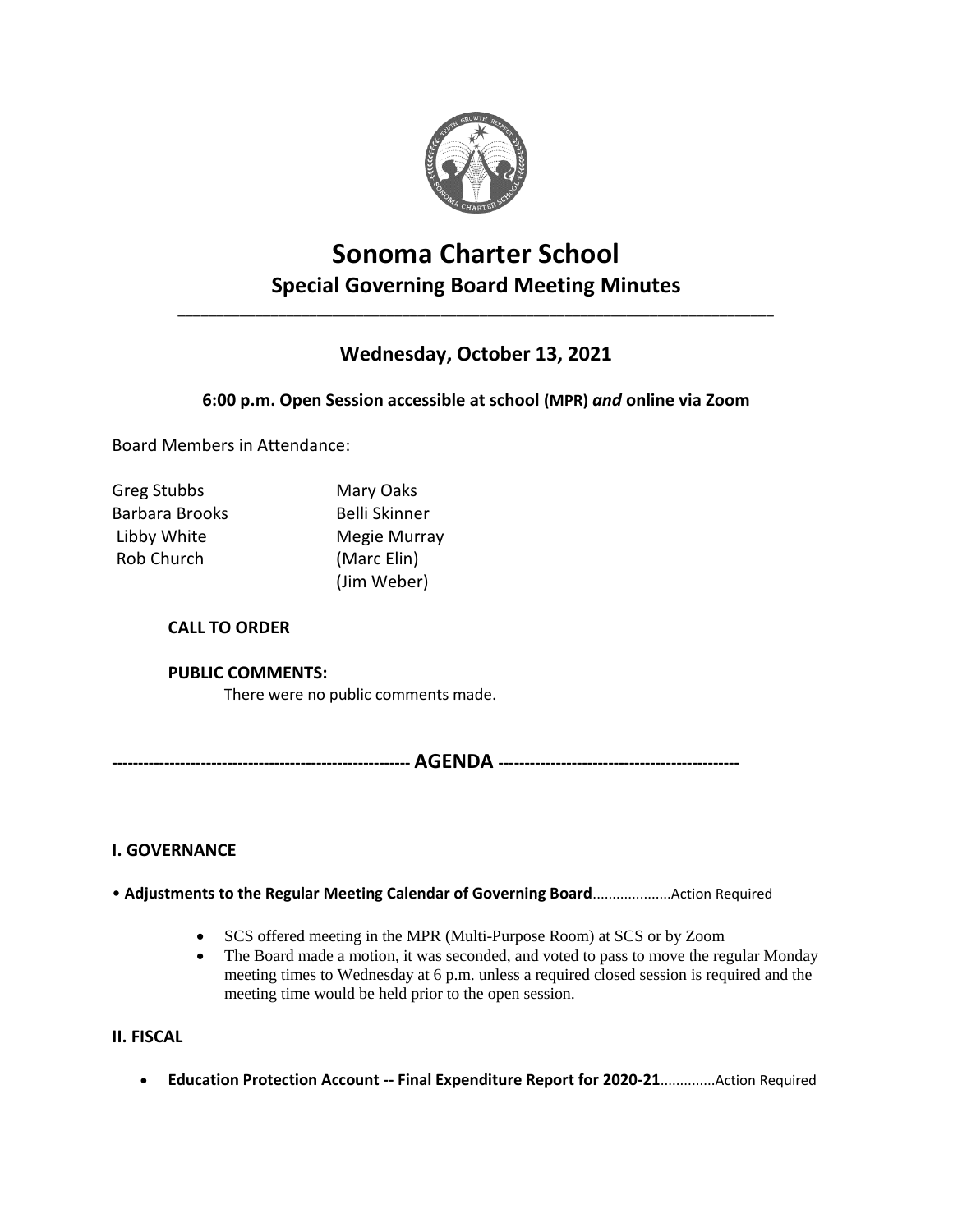*A report was presented by Jim Weber, C.P.A. and Director of Client Finance for Charter Impact. Charter Impact is the contracted provider of accounting/payroll services for SCS.*

 The Education Protection Account (EPA) Final Expenditure Report requires the Board at SCS every year to show how it will use funds plus indicate end of year expenditures (see attachments)

-The Board moved, seconded and approved the EPA as presented.

**Monthly Financial Report: August 2021** ……………………………….Information

**-** The reduction in enrollment is driving down revenue but additional revenue counteracts the loss from enrollment

**-** Questions were raised about: 1) the amount of time for independent study required by teachers, 2) the average daily attendance required, 3) the reduction in classified money spent and, 4) clarification about a new teacher's salary and new psychologist hire.

- All questions were responded to by Marc.

**ESSR Funding Report** ………………………………………………………….Action Required

- Marc Elin presented the allocation plan for the latest phase of Federal ESSR funding.

- The Board moved, seconded and approved the total ESSR funds and how they are allocated.

**III. INFORMATION & REPORTS** ........................................................................................Discussion

- Marc mentioned there is a donated play facility available for the PreK-K and needs help to disassemble and reassemble the equipment. -Volunteers will be requested along with an action plan for assembling.
- Student Performance and Assessment:
	- Marc will present the information regarding assessments and performance at the next meeting. There was a request that the data be available to Board members prior to the next meeting for review.